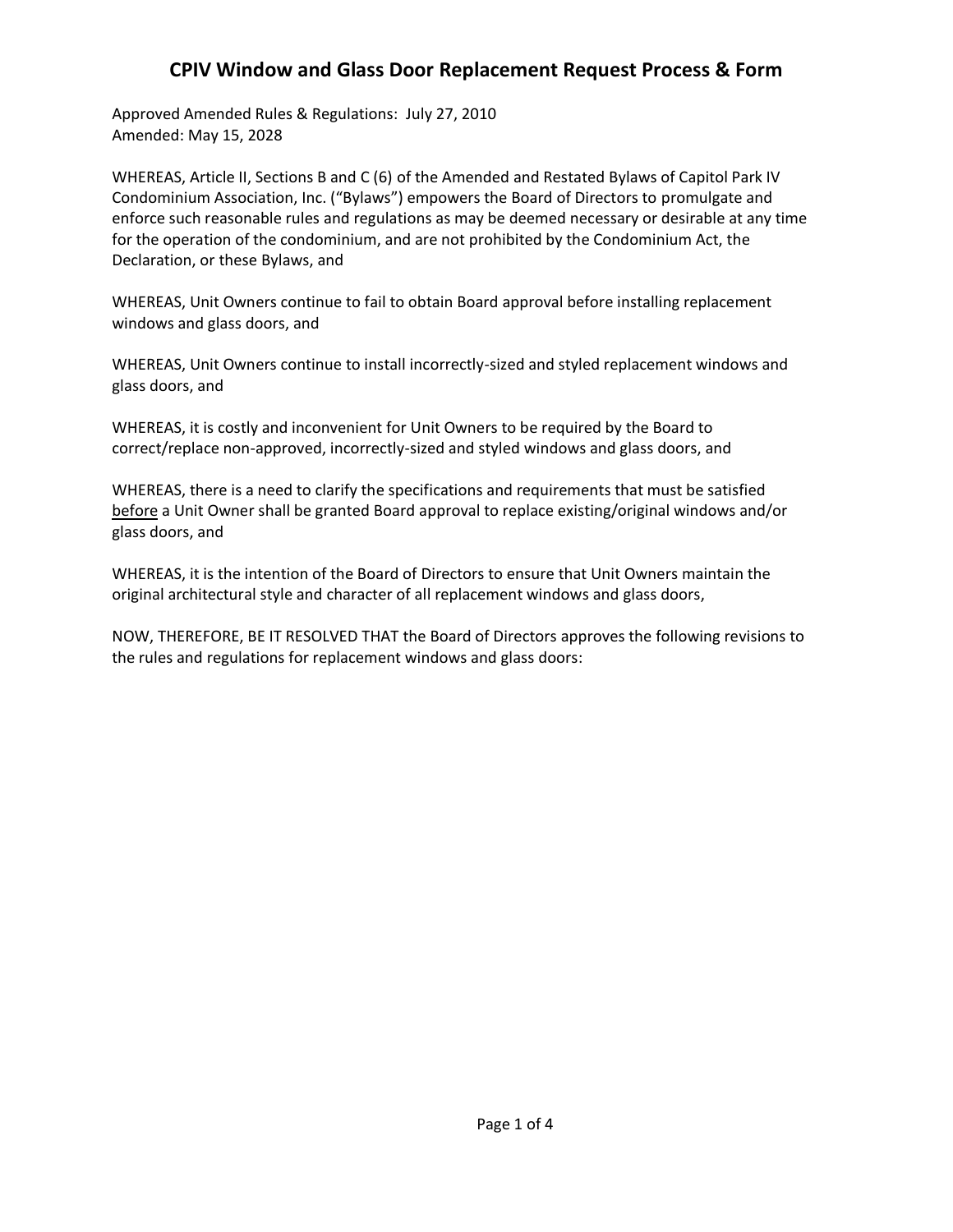### **I. INTRODUCTION**

The following rule hereby supersedes any and all other rules and regulations relating to replacement windows and/or glass doors and that may have been previously enacted by any Board of Directors for Capitol Park IV Condominium Association, Inc. This policy has been adopted in accordance with the District of Columbia Condominium Act Section 42-1902.24(a) "Improvements or alterations within unit; exterior appearance not to be changed; merger of adjoining units."

### **II. THE PROCESS**

Unit Owners desiring to replace any exterior window or glass door must, per the Capitol Park IV Condominium Amended and Restated Bylaws<sup>1</sup>, submit this request form and any additional documents required to the Board of Directors and receive written Board approval prior to the commencement of the work. Unit Owners are encouraged to plan ahead, as this important process dictates an average response time of one month, depending on the circumstances involved, and the date of submission.

- 1. The Unit Owner(s) shall complete and submit to the Board via the Site Manager: (1) a CPIV Window and Glass Door Replacement Request Form (available in the CPIV office or online), and (2) a copy of the proposed contract that details the specifications as outlined on the form for the work to be performed. Please ensure the contact also provides the "rough opening/masonry opening" dimensions for each individual window, multiple window unit, or door(s)/window(s) assembly to be replaced.
- 2. The full Board (or its designated Board member) will review complete applications for approval. Owners are encouraged to submit all information at least 10 business days prior to the meeting.
- 3. Under no circumstances shall the Unit Owner proceed with any installation<sup>2</sup> until obtaining written confirmation of Board approval, and, if any, the conditions of such approval, as indicated by a returned copy of the submitted request form bearing the Board or its designee's signature. (A pre-construction meeting at the unit, between the contractor and the CPIV Site Manager may be requested, if questions on installation remain, after approval by the Board.)
- 4. After installation, the Unit Owner must notify the Site Manager, who will inspect and verify measurement compliance, sign off the request form where indicated, and place it in the Unit Owner's file.

<sup>1</sup> Amended and Restated Bylaws of Capitol Park IV Condominium Association, Inc. (2006), Article V, Section F, Additions, Alterations or Improvements by Unit Owners.

 $<sup>2</sup>$  Unit Owners are strongly encouraged to obtain written confirmation that their contractor/manufacturer can</sup> meet the specification requirement before signing a contract. The Unit Owner shall be solely liable to expeditiously correct any window or glass door that does not comply with the CPIV window specifications as outlined within this rule.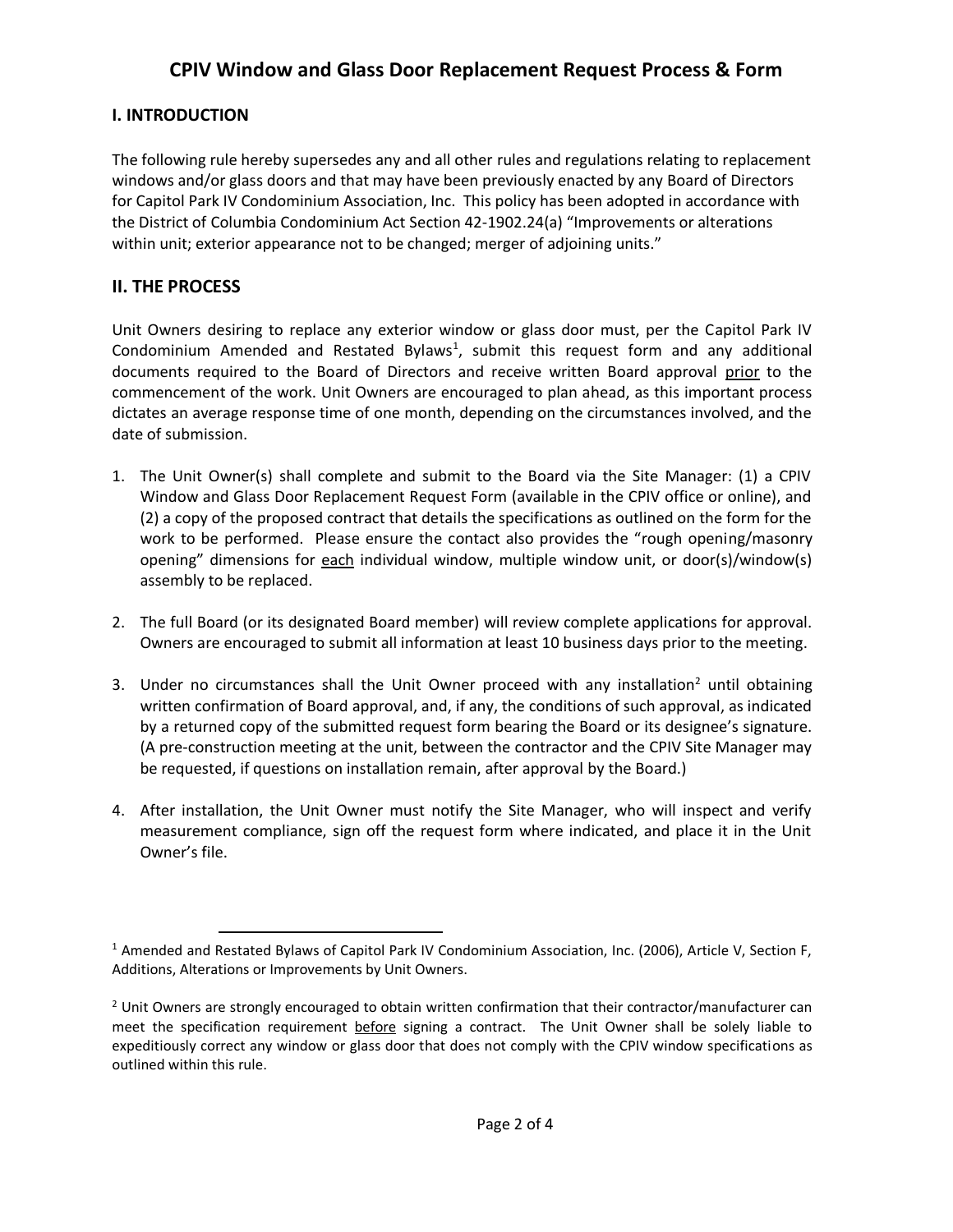### **III. SPECIFICATIONS<sup>3</sup>**

**(Note: Minor Rough-Opening Variations May Affect the Dimensions Shown Below)**

- **1. Double Hung Windows<sup>4</sup> :**
	- **Style #1**
		- a. Wood, Projected
		- b. Wood, Non-Projected

(w) 36" x (h) 86 5/16" (per window)

Bottom Sash Height 33 5/8"

**2. Double Hung Fixed Combined Windows:**

**a. Style # 3: Two-Panel** Fixed Transom **b. Style #4: Three-Panel** (w) 72" x (h) 86 5/16" (w) 108" x (h) 86 5/16"

Fixed Transom (per panel)  $\vert$  | | Bottom Sash Height 33 5/8" (w)  $36'' \times (h) 26 \frac{1}{2}$  (Oriel Style)

Bottom Sash Height 33 5/8" (Oriel Style)

**3. Basement Sliding Windows:**







**\*\* For each window style above, all bottom window sills are to be slanted 4 5/8" to allow rain run-off. In addition, all wood window sills shall not be removed, unless there is irreparable damage, in which case the wood window sill shall be replaced only with wood approved by the Board. It is recommended that wood window sills be covered in vinyl to facilitate future maintenance needs.**

**4. Glass Sliding Doors:**



**a. Style A: Two-Panel b. Style B: Three-Panel c. Style C: Four-Panel** 口



<sup>3</sup> All specifications were obtained from the original CPIV blueprints, and are based on the designed frame sill opening. However, actual installations shall not have more than a  $(+/-)$  1  $\frac{1}{2}$ " variation from the previouslyexisting frame sill opening.

<sup>4</sup> Unit owners replacing any style double hung window having a decorative railing shall ensure that the bottom window sash height and railing crossbar height are even and properly aligned.